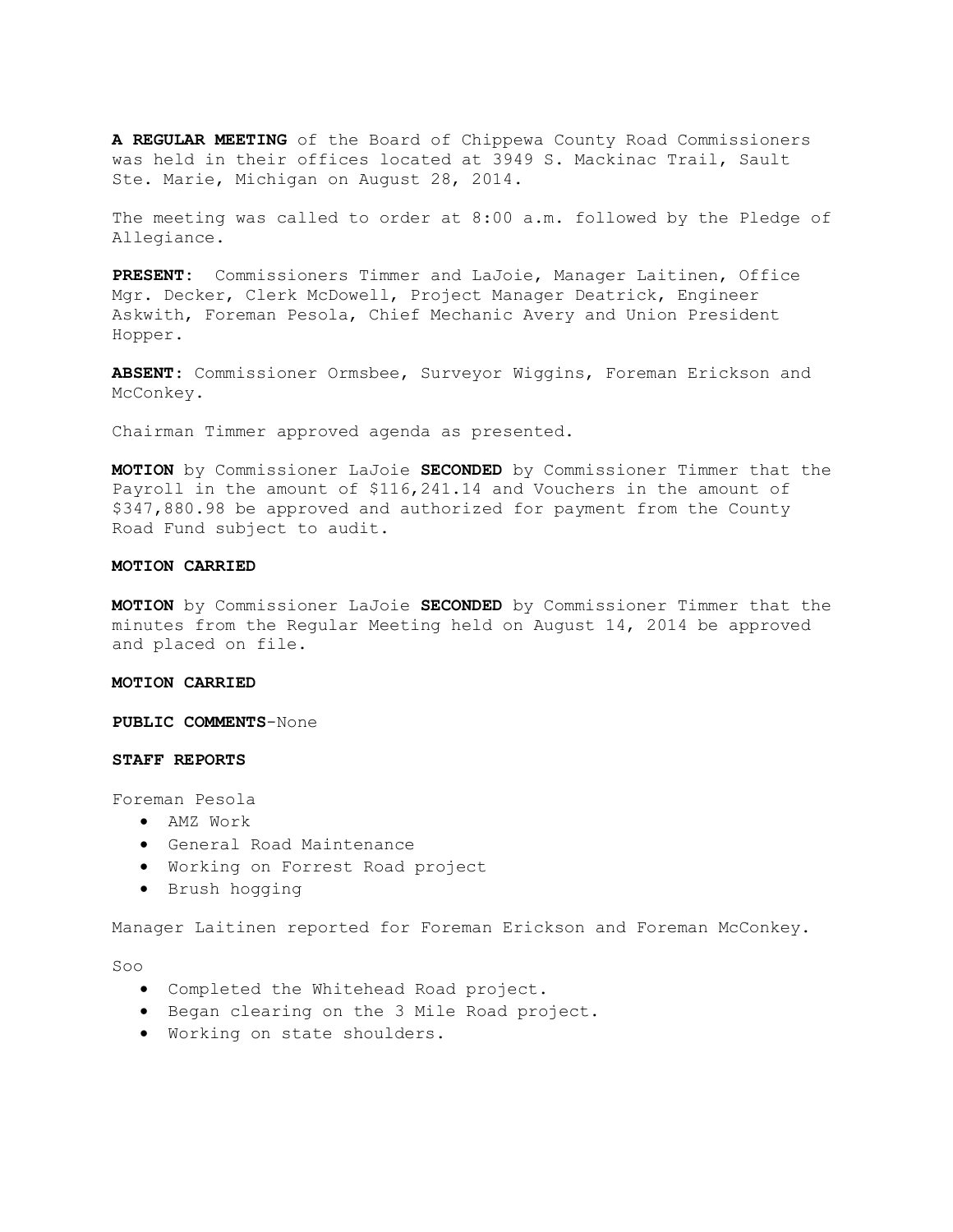Pickford

- · Working on state shoulder.
- · Completed the Hanna Road project.
- · Beginning work on Neebish and Drummond Island projects.

Office Manager Decker

- · Presented July financials
- · Indicated a good portion of todays bills are for salt shed construction and state grass mowing which are reimbursable through MDOT.

Project Engineer Deatrick

- · Sugar Island Federal Aid project has been completed.
- · Pre-construction meeting held last Tuesday for bridge resurfacing and guardrail upgrades. Reith Riley will begin this project on September 11th.
- · Working on final quantities for 3 Mile Road.

Engineer Askwith

- · Final concrete pour is scheduled for tomorrow for salt barn. Contractor is on schedule for a December 1st completion date.
- · Hoping to get the final RFP's out to the contractors for the Little Rapids project by tomorrow.

Chief Mechanic Avery

· Busy with general equipment maintenance.

# **COUNTY COMMISSIONERS' COMMENTS**-None

# **MANAGERS REPORT**

- · DEQ settlement draft has been finalized and should be sent out by the end of the day.
- · We have agreed to use Arbitrator North for the next union grievance discussions. This grievance deals with the illustrative rates for healthcare. Because this grievance is dealing with changes to two different laws, PA152 and PERA we have invited Ms. Wendy Hardt to represent us. Will hold a prehearing conference call next week with Ms. Hardt and an arbitration date will be scheduled after that.
- · Discussions held with Brian Hewitt, BIA regarding storm damage reimbursements. A draft agreement between the Road Commission and Sault Tribe has been sent over.
- · Legislature is taking a lot of heat in their lack of action in getting a road funding package. Probably will not be anything now until late November.
- · New Managers vehicle has been delivered to the dealer downstate and should take delivery of it sometime next week.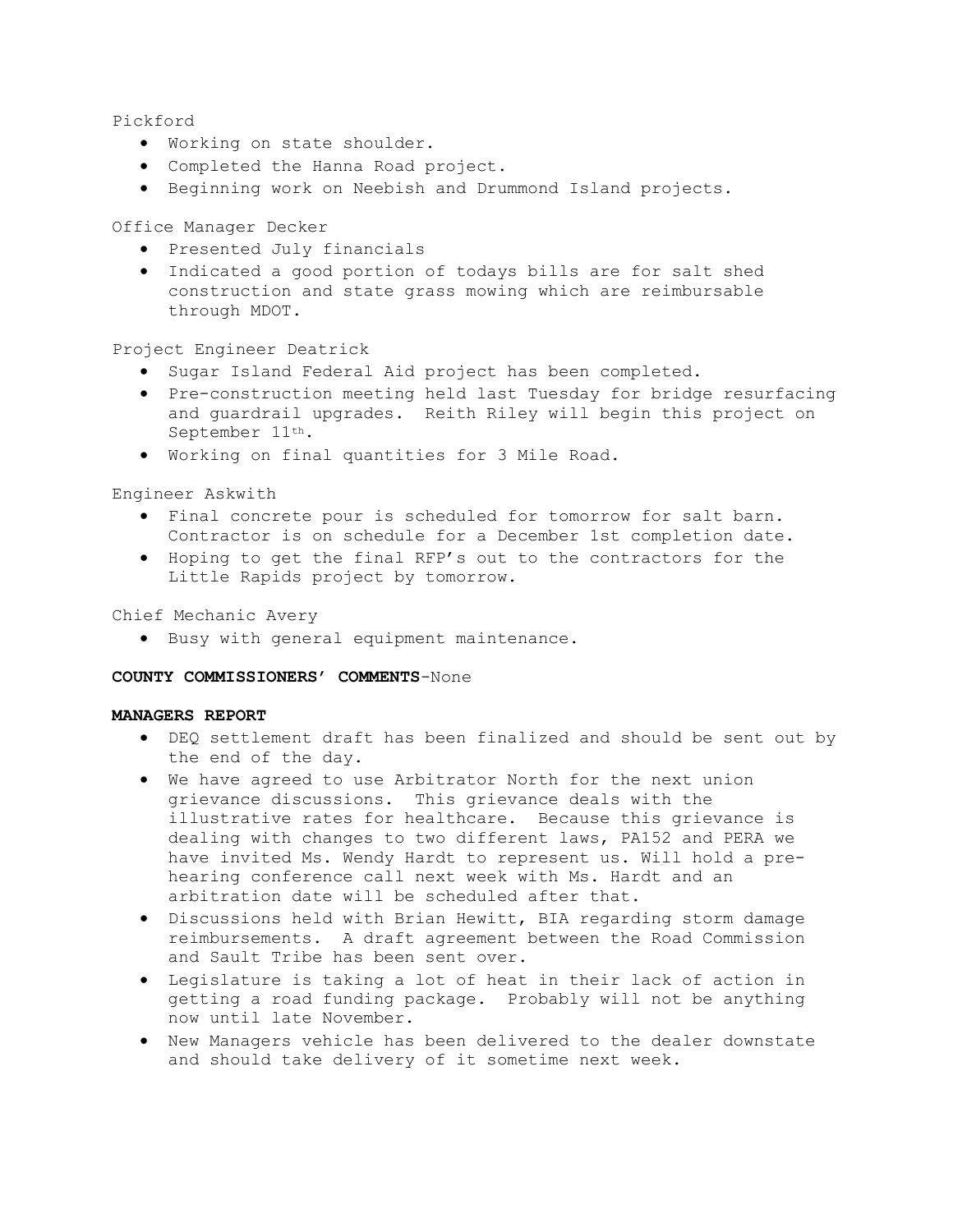· Clean up on the emulsion tank spill is going well with the emulsion company and trucking company paying us time and materials for all cleanup work.

Manager Laitinen reviewed bid tabulation for drag blades and plow shears received on August 27, 2014. There were three bidders Truck & Trailer, St. Regis Culvert and D.A. MacPherson. St. Regis Culvert didn't meet bid specifications.

Truck and Trailer Specialties were low bidder on the drag and scarifier blades and D.A. MacPherson was low bidder on plow shears.

**MOTION** by Commissioner LaJoie **SECONDED** by Commissioner Timmer to award Truck and Trailer the bid for drag and scarifier blades and D.A. MacPherson the bid for plow shears.

# **MOTION CARRIED**

Manager Laitinen presented Township Road Agreement with Sugar Island Township for improvements to 1 ½ Mile Road for a distance of approximately 6.79 miles. Said improvements to consist of HMA crushing and shaping, HMA 13A paving, culvert replacements, aggregate shoulders and pavement markings. Total township share of the federal aid match will be \$18,900.00.

**MOTION** by Commissioner LaJoie **SECONDED** by Commissioner Timmer to approve Township Road Agreement with Sugar Island Township for improvements to 1 ½ Mile Road as presented.

#### **MOTION CARRIED**

Manager Laitinen presented Township Road Agreement with Rudyard Township for improvements to Ploegstra Road. Improvements to consist of hot mix asphalt resurfacing, drainage improvements, pavement markings and gravel shoulders. The total project cost is estimated to be \$456,700 and the federal aid contribution will be in the amount of \$365,400. Required local match is \$91,300 and will be shared between Rudyard Twp, Kinross Twp and the Road Commission. Total Rudyard Township share will be \$12,680.00.

**MOTION** by Commissioner LaJoie **SECONDED** by Commissioner Timmer to approve Township Road Agreement with Rudyard Township for improvements to Ploegstra Road.

# **MOTION CARRIED**

Manager Laitinen presented the following two Township Road Agreements with Kinross Township.

1. Improvements to Tamara Lynn Circle, Christopher Drive and Kristen Circle for a distance of approximately 2692 feet. Improvements to consist of asphalt cold milling to 1.5" depth and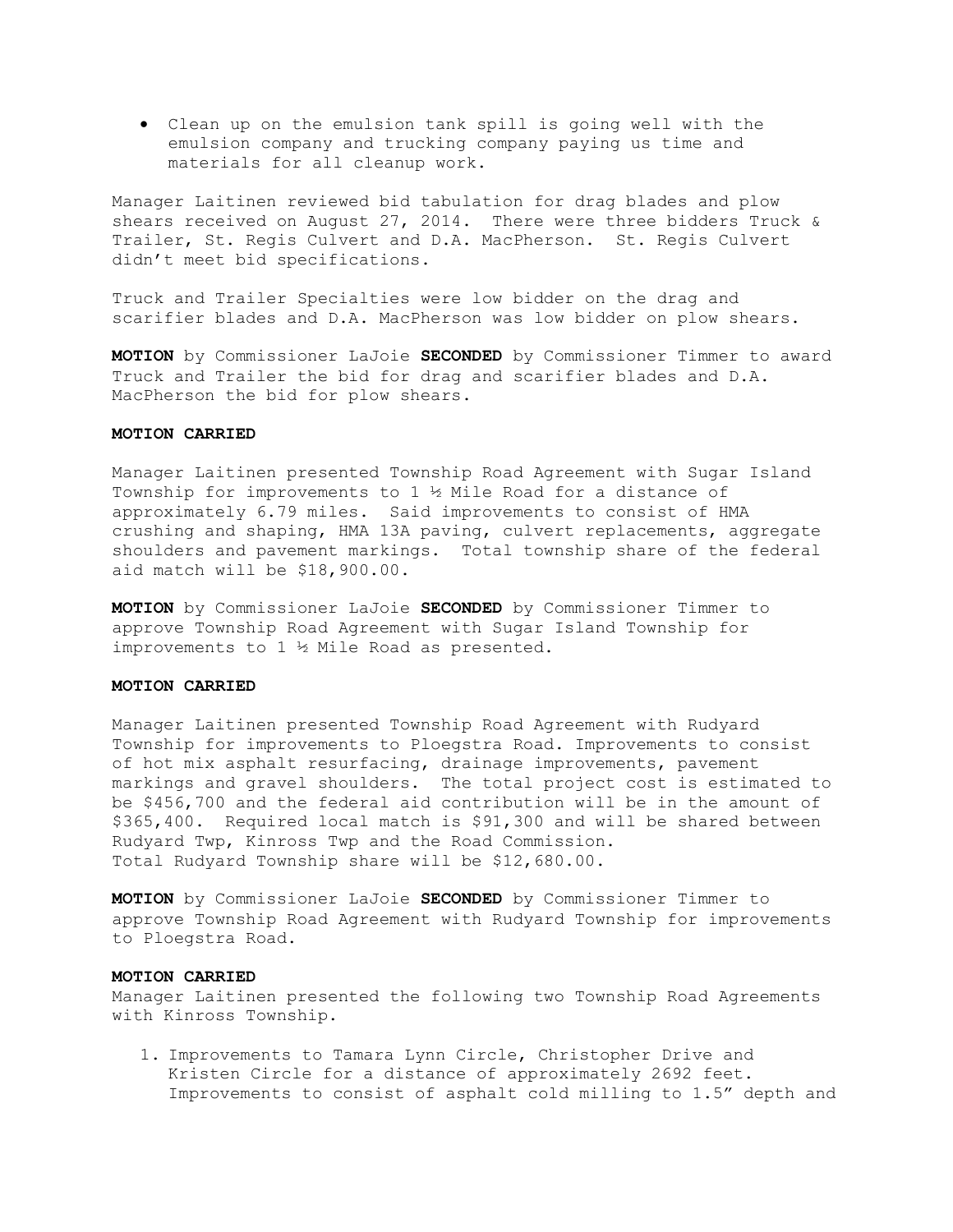1.5" asphalt resurfacing. The Tribe has agreed to contribute \$30,000.00 toward this project. Total township cost will be \$11,240.00.

**MOTION** by Commissioner LaJoie **SECONDED** by Commissioner Timmer to approve Township Road Agreement with Kinross Township for improvements to Tamara Lynn Circle, Christopher Drive and Kristen Circle.

#### **MOTION CARRIED**

2. Improvements to Kincheloe Drive from Cedar Grove easterly to Blueberry and then to Country Club Drive for a distance of approximately 2083 feet. Said improvements to consist of asphalt cold milling to a 1.5" depth and 1.5" asphalt resurfacing. Total township cost will be \$39,277.00.

**MOTION** by Commissioner LaJoie **SECONDED** by Commissioner Timmer to approve Township Road Agreements with Kinross Township for improvements to Kincheloe Drive as presented.

#### **MOTION CARRIED**

Manager Laitinen asked for authorization for staff to attend the MERS Annual Conference in Detroit on September 24-26, 2014. To elect Office Manager Decker to represent the CCRC as Officer Delegate and Manager Laitinen as Officer Alternate, Kenneth Fegan as Employee Delegate and William Hopper as Employee Alternate.

**MOTION** by Commissioner LaJoie **SECONDED** by Commissioner Timmer to authorize attendance at MERS Annual Meeting and to elect said named individuals to represent the CCRC.

# **MOTION CARRIED**

Manager Laitinen requested authorization to take bids for local paving. He stated total tonnage should be approximately 16,900 tons. He indicated we still have a few outstanding township road agreements out.

**MOTION** by Commissioner LaJoie **SECONDED** by Commissioner Timmer to authorize Manager Laitinen to take bids for local paving.

# **MOTION CARRIED**

# **PUBLIC COMMENTS**

Union President Hopper inquired to what was taking place on Lakeshore Drive on the reservation.

Project Manager Deatrick indicated work on sanitary sewer system.